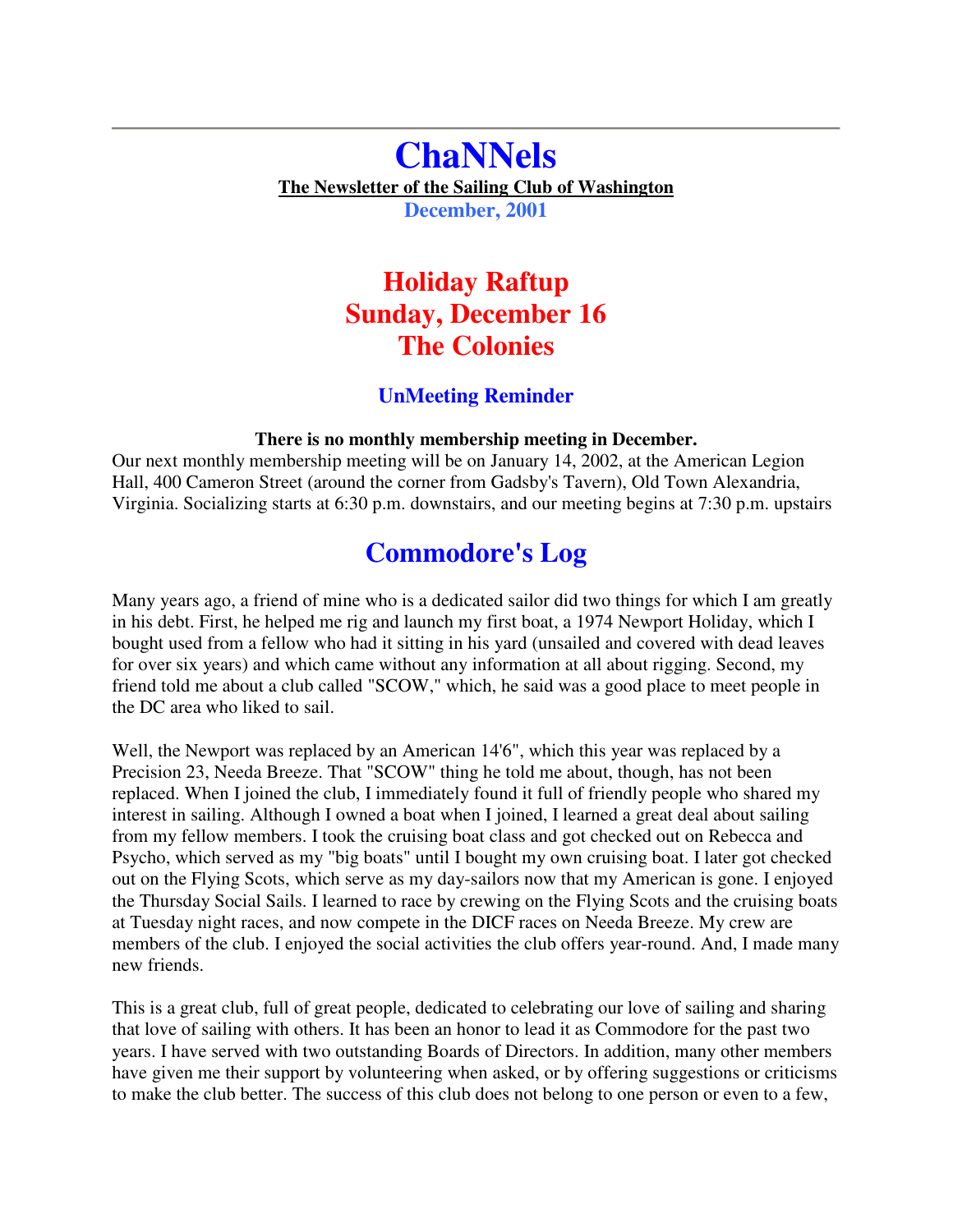it is the accumulation of the efforts that we all make each year together. To all of you, I say thanks for what we have done together.

The 2001 Board has had a fun time together this year. Vice-Commodore Kathryn Scott was an unfailing source of enthusiasm and good humor and was always ready and willing to step in and help when I asked, as I often did. Secretary Gloria Spilker kept our minutes and carried out her other responsibilities with the occasional and able assistance of Special Assistant to the Secretary Jeremy Spilker. Treasurer Mary Bashore totally revamped the SCOW financial records, moving us from a Quicken-based program to a more streamlined Excel spreadsheet procedure and reorganizing the budget process.

Swingin' Social Chair Matt Gaston organized a top-notch season of social events, starting last February with the Caribbean Party, when he induced all of us to show up in the dead of winter wearing flip flops and Hawiian shirts. Race Captain Bill Bernhards presented a full season of small and big-boat racing, starting with SCOW's first-ever Spring Tune-Up Regatta, which promises to be even bigger and better next year. Bill also organized last spring's Race Seminar, which brought nationally-known racer Tucker Thompson to the Marina in a session that solidified SCOW's reputation in the local racing community.

One of the least-recognized jobs in the club is that of Training Director, which often is an endless round of telephone calls to schedule, and reschedule trainers and students. Judi Campbell made those calls, kept her good humor, and made sure that our 2001 training program met the high standards for which the club is known. Another job that does not get enough recognition is that of Skipper Coordinator -- the person who mails the packets to prospective skippers, grades exams and schedules checkouts. Joan O'Kane did this job flawlessly and presided over a season that saw another bumper crop of new skippers.

River and Bay Director Jon Allen organized a full slate of river events and recruited the skippers to make them successful. Jon also worked hard to organize several Bay activities which, while not as well-attended as Jon had hoped, will serve as a good base for the 2002 Board to build on next year. And, last but not least, Maintenance Director Sergey Tagashov made sure that our SCOW fleet was in top condition. Segey's efforts showed his Russian heritage. He began the season with a Five Year Maintenance Plan, but then diligently attempted to do it all in his oneyear term. He pretty much succeeded.

In the October Channels, I told you about some of the club's history and some of the people whose efforts over the years helped make this club what it is today. In the November Channels, I told you about some of the people whose work behind the scenes made the club a success this past year. In this issue, I've recognized the 2001 Board of Directors and their contributions. And, now, it is time to look forward to 2002. I have sailed and raced with Commodore-Elect Matt Gaston and his enthusiasm for SCOW is second to none. Serving with Matt next year will be a talented group of members, including two (!!!) former Commodores, some returning 2001 Board members, and many new faces as well. I hope that you will give Matt and his 2002 Board the same support that you have given to me and the 2000 and 2001 Boards. **Fair winds and following seas!**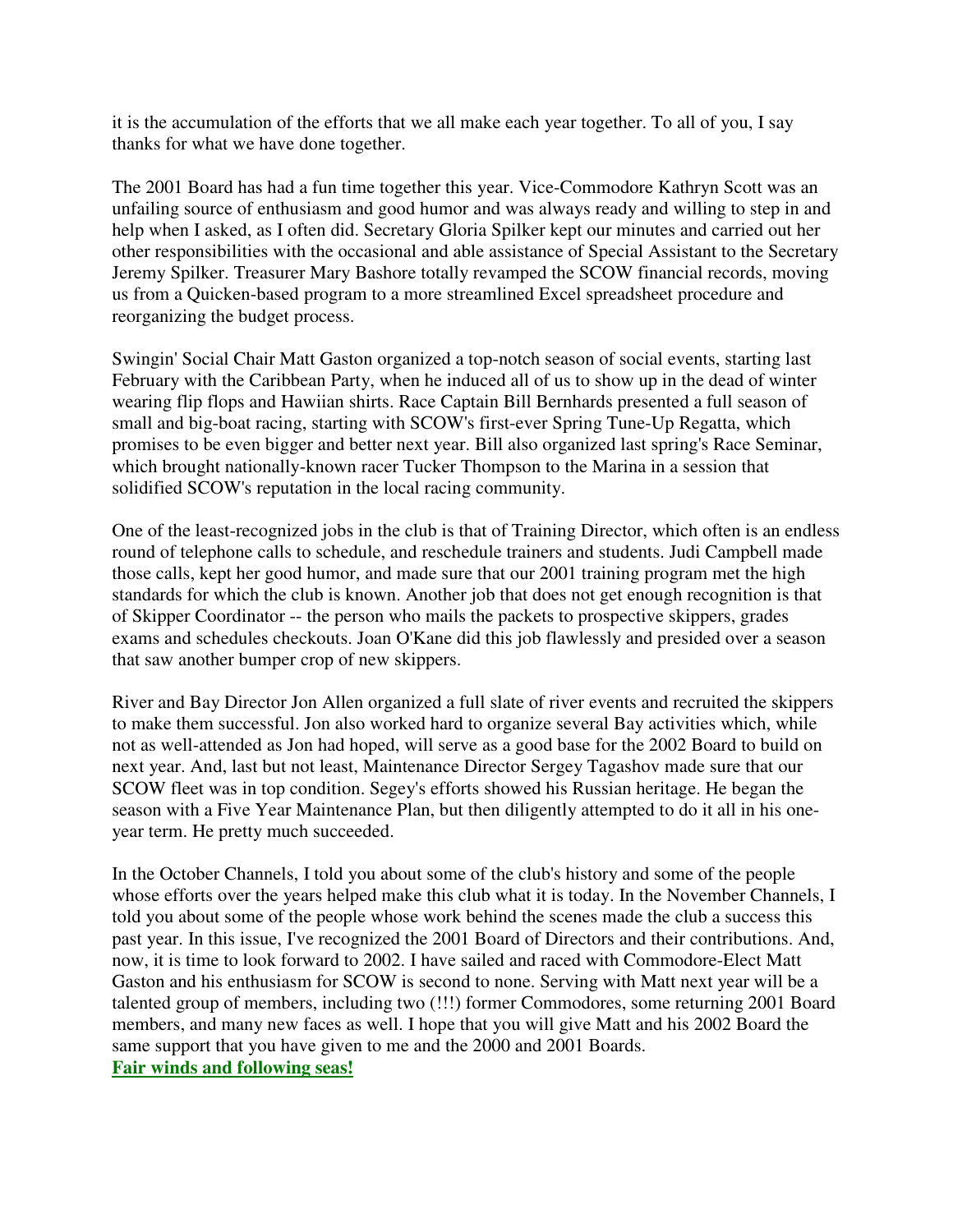### **An Unintentional Omission**

The Commodore's Log for November failed to mention Amy Plett, who decorated the Marina Bulletin Board and updated it throughout the entire season, making sure that a new schedule of club events was posted every month. The Commodore denies any link between this omission and his age.

## **SCOW Holiday Raft-up**

**Sunday, December 16th**

**5:00 - 9:00 p.m.**

**at the**

# **Colonies**

#### **Attire**

is "Holiday Festive Casual". Families and friends are welcome.

## **Admission**

is a dish for the holiday potluck or \$10.00 per person. Please let the coordinator, Susan Batchelder (703-519-9844), know in advance whether you are bringing a dish or paying at the door.

Potluck dishes should feed approximately 6-8 people. We need: desserts, salads, casseroles, hors d'oeuvres, and bread/rolls. SCOW will provide the drinks (including non-alcoholic). We also need help with set-up and clean-up (Set-up: 4-5 p.m.).

### **Directions:**

From the Capital Beltway (I-495), take the exit for Route 123 North (towards McLean). At the first light, turn RIGHT onto Old Meadow Road. Go approximately ¼ mile and the entrance to the Colonies will be on your LEFT. Tell the Guard you are attending the SCOW party. The Clubhouse is the first building on the left after the guardhouse. You may park in any space that is not marked "Reserved."

Looking forward to seeing lots of holiday faces at this annual gathering! Please! Remember to RSVP (703-519-9844) and let me know what you are bringing or if you're going to pay at the door.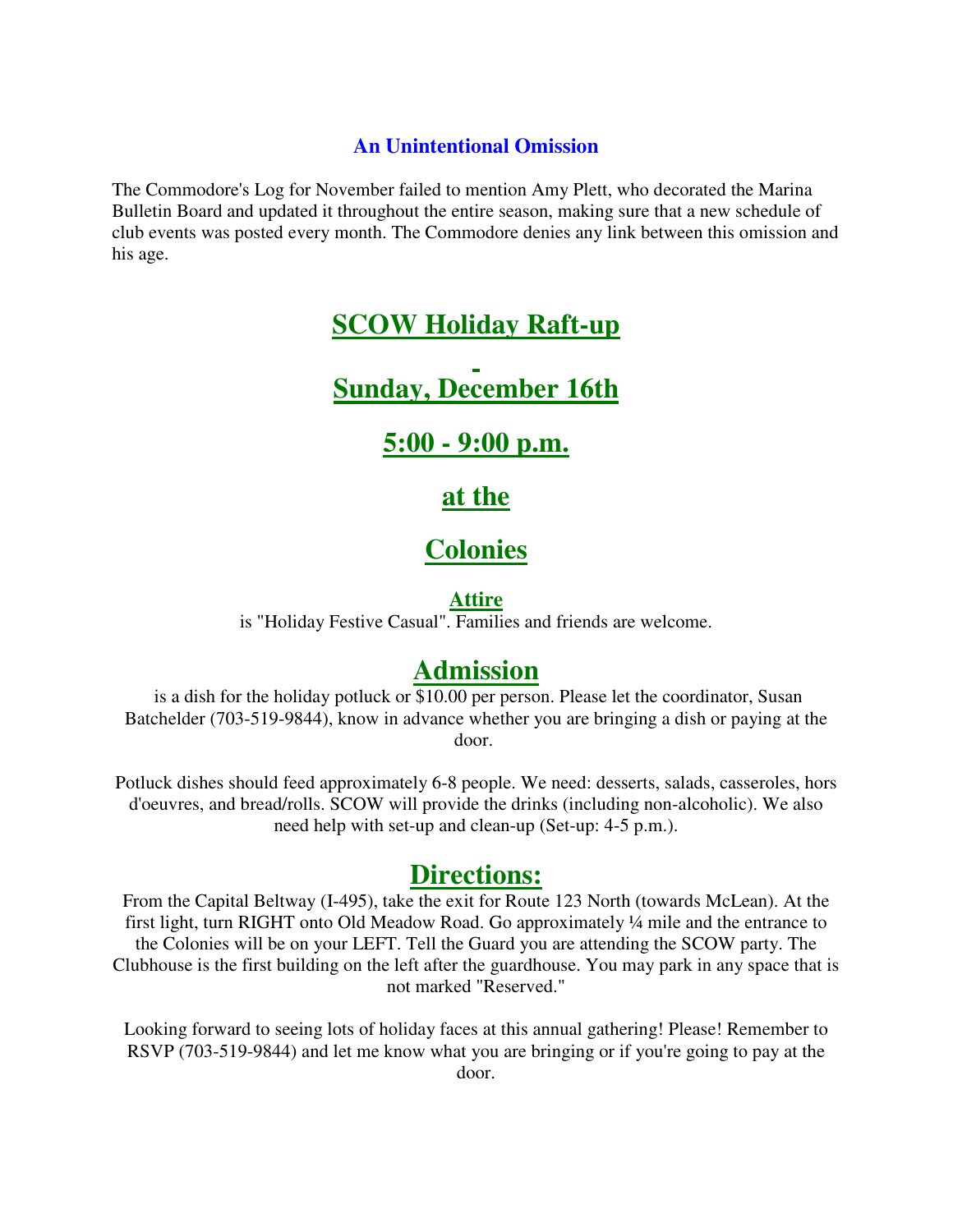### **Election Results**

The votes have been tallied and the following members will be leading our club next year:

**Commodore - Matt Gaston, Vice Commodore - Susan Batchelder, Secretary - Betsy Troeder, Treasurer - Patricia Seaton,**

> **Directors - Jon Allen, Bill Bernhards, Gordon Cameron, Donna Cohen, Barry Dunsmoor and Shonika Proctor.**

#### **Congratulations and Fair Winds next year!**

#### **Dale Eager Awarded Blankfield Award**

The Al Blankfield Award is given annually to recognize one member who has given outstanding service to the club during the past year. The award is named for the late Al Blankfield, who served the club in many capacities, including Commodore, and is recalled by his friends in the club as someone who was "always there" when something needed done. Former recipients of the award have been: Rick Peters ('94), Barbara Ullman ('95), George Umberger ('96), Thom Unger ('97), Denise Malueg ('98), Larry Gemoets ('99) and Kelly Bowers ('00). The 2001 recipient is Dale Eager, who was selected by the Board of Directors for his service this year as the "go to" person in a variety of ways, including serving as the New Member Coordinator and as SCOW's laison to the Leukemia Cup Regatta. Congratulations and thanks to Dale for his contribution to the club this year.

#### **Thom Unger Awarded Abramson Award**

The Elli Abramson Award is given annually to recognize one member who has given outstanding service to the club for an extended period. The award is named for the late Elli Abramson (after whom our boat, Ms Elli is named), who, among other contributions, was Commodore twice and was active in the club's training program and wrote much of the training material we still use today. Past recipients have been: Marilyn Wilson ('92), Sam Schaen ('93), Al Blankfield ("94), Pat Derry ('95), Stuart Ullman ('96), Declan Conroy ('97), Joe DePoorter ('98), Monica Maynard ('99) and Larry Gemoets ('00). The 2001 recipient is Thom Unger, who was selected by the Board of Directors for his dedication and service to the club over an extended period. Thom has served as Training Director, Vice-Commodore and, in 1999, as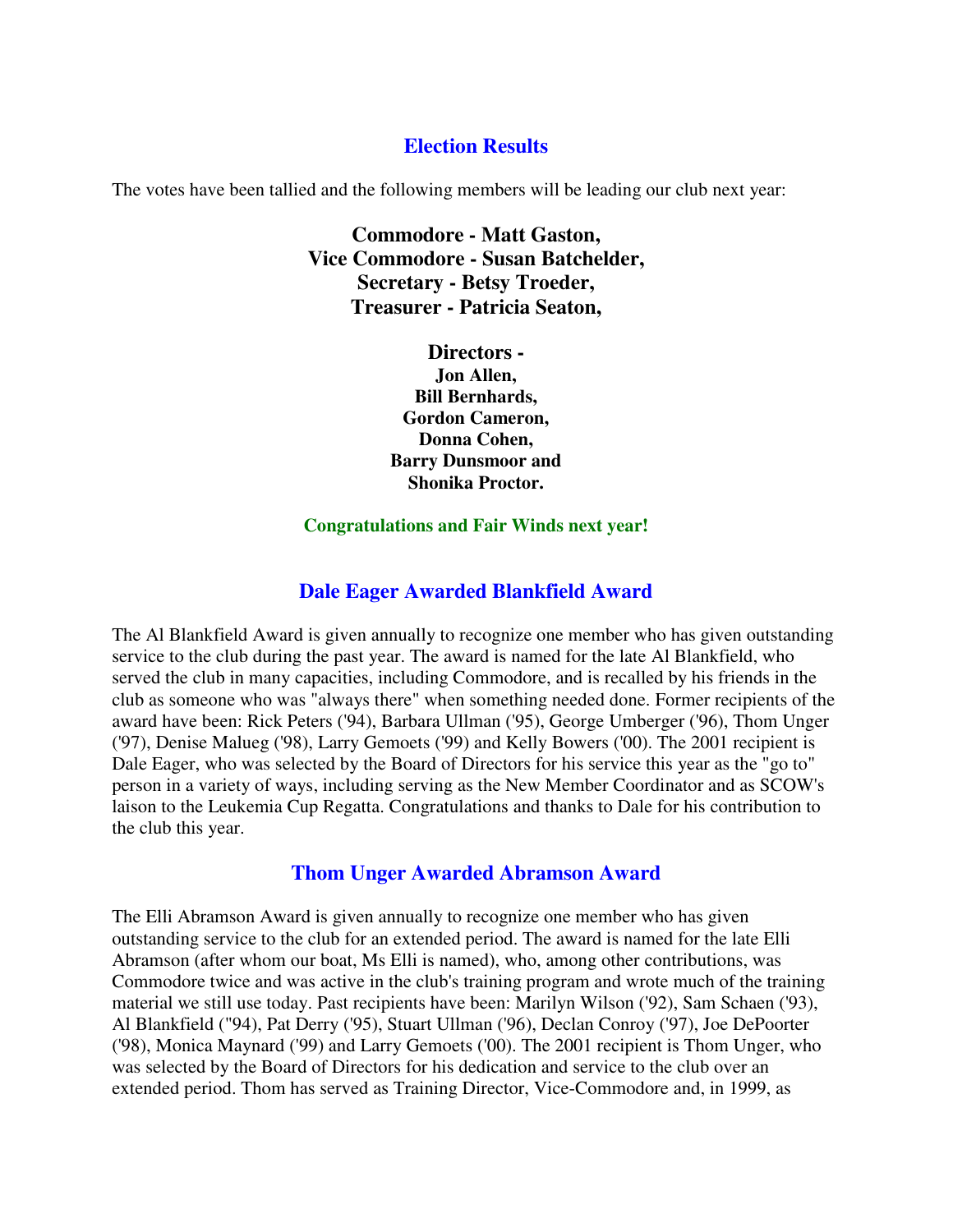Commodore. In 1997, Thom received the Al Blankfield award. Thom has been active in training on both the Flying Scots and the cruising boats and has lent his hand in many maintenance projects. In addition, for the past several years, he has organized the club's Capsize Course and our participation in the Alexandria Waterfront Festival. Congratulations and thanks to Thom for his many years of dedicated service to the club.

#### **SCOW Says Thanks To Channels Editor Larry Gemoets Commodore Jay Weitzel**

The December 2001 issue marks the final issue with Larry Gemoets as Editor. Larry took on the job of Editor early in 1997 on a "temporary" basis until a full-time editor could be found. Periodically, a request for a new volunteer went out, but nobody answered the call; so, for nearly five years, Larry continued doing this "temporary" job and did it wonderfully. In addition to normal editorial duties, Larry saved the club money by using bulk mail rates and developed the process in which the entire ChaNNels production effort is done electronically via email. Larry has also assisted in printing and mailing the annual membership directories. On behalf of the Boards of Directors of 1997 through 2001 with which he worked, and on behalf of the entire membership of the club, I want to extend grateful "Thanks!" to Larry for nearly five years of service in his "temporary" job. At sea, a flaghoist displaying "Bravo Zulu" signifies "Well Done" and that salute would be most fitting for Larry. Starting with the January 2002 issue, Joan O'Kane will take on the Editor duties. Kelly Griffin will continue to be the Layout Editor.

#### **SCOW's Spectacular Hail And Farewell!**

One hundred members dressed up in their finest and gathered at the Fort Myer Officers' Club on November 17, 2000 for the Hail and Farewell. This was a sell-out crowd for our annual gala event. Thanks go to Betsy Troeder and her committee -- Mary Bashore, Julia Clones, Tina Daberkow, June Doezema, Melissa Ennis, Anne LaLena, Rob Langford, Ben Lesser, Denise Malueg, BJ McMillan, Karen Plett, Cathryn Sacra, George Umberger and Kara Wald -- who made the evening one to remember. Thanks also to Anne LaLena's phone tree volunteers: Mary Bashore, Susan Batchelder, Bill Clark, Dale Eager, Cathy Hess, Brian Lee, Ben Lesser, Joan O'Kane, Amy Plett, Sharon Schoumacher and Alice Starke.

The evening began (appropriately for a SCOW function) with drinks and socializing. Next came a sit-down dinner, followed by awards and the ceremonial passing of the helm to the new Board. Then our members put on their "dancin' shoes" and hit the dance floor until midnight to music that spanned the decades from the '40's to today. A silent auction was conducted throughout the evening, with members outbidding one another for such goodies as an apartment in Athens, Greece, for a week, a massage, a vintage Girl Scout uniform, paintings and photographs. And, the "Five Skippers" gave every attendee a bottle of ale brewed especially for the occasion.

Commodore Jay Weitzel thanked the members of his 2001 Board and recognized several other people for their contributions during the year. Vice-Commodore Kathryn Scott recognized members who had made presentations at our monthly meetings. Skipper Coordinator Joan O'Kane recognized the check-out skippers and those who became skippers this year. Training Director Judi Campbell thanked the Training and Skipper Certification Committee and awarded training jackets to trainers who had given 20 hours for the first time this year. Bay Director Jon Allen awarded SCOW burgees to Bay Skippers who had attended at least one Bay Raft-Up this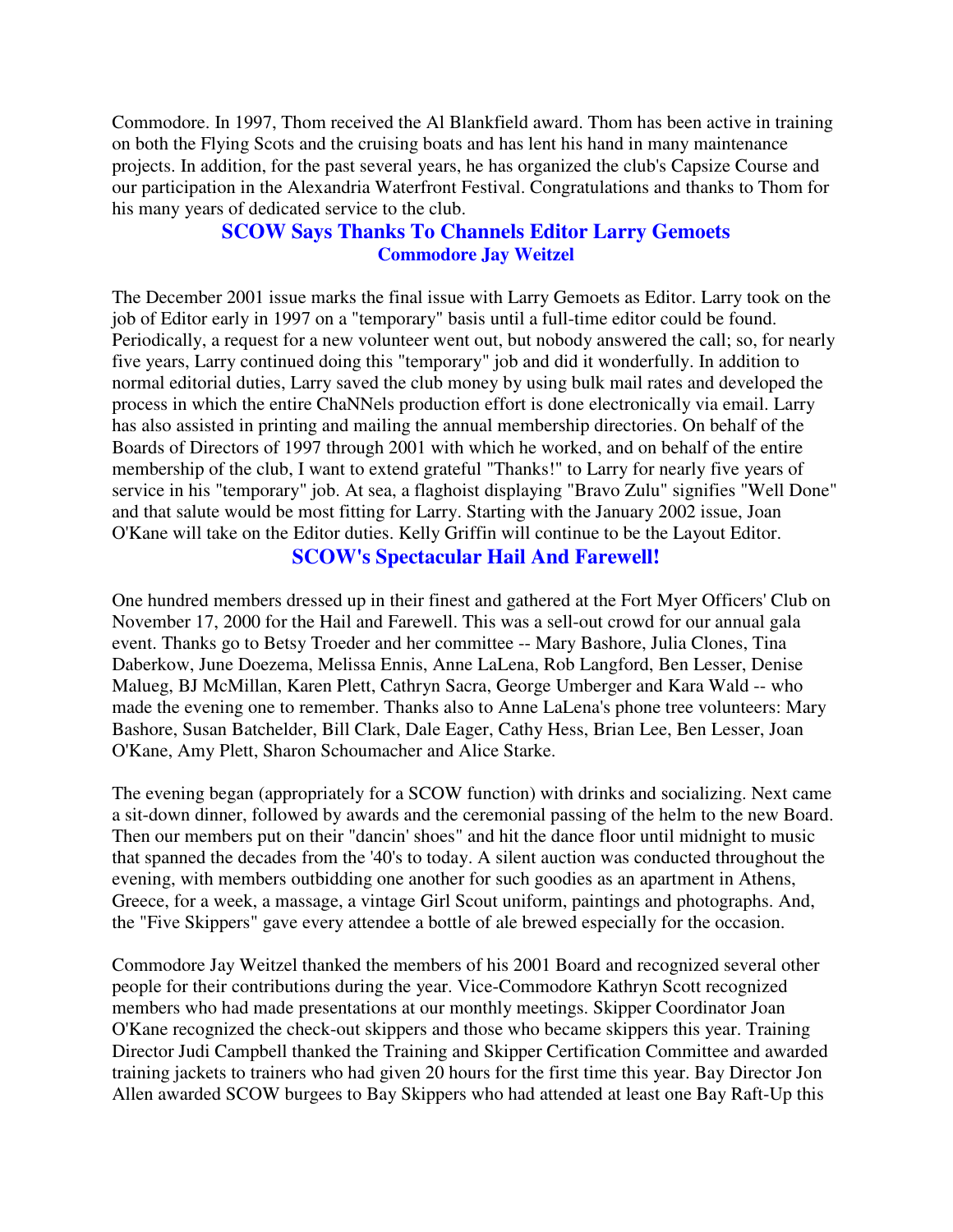year. Maintenance Director Sergey Tagashov awarded t-shirts emblazoned with "The Proud, The Few, The SCOW Maintenance Crew" to members who had made special contributions to the maintenance program.

Thom Unger received the Elli Abramson Award and Dale Eager received the Al Blankfield Award. (Details are in accompanying articles.) Commodore-elect Matt Gaston then introduced the members of his 2002 Board of Directors. In addition to presenting Matt with a traditional Commodore's burgee, Commodore Jay Weitzel presented Matt with a stunning new Commodore's Hat, sure to distinguish its wearer at any SCOW function as the leader of our great club. In his first public utterance to the club as Commodore-elect, Matt remarked that he was anxiously anticipating the 2002 Hail and Farewell when he could pass the Hat on to his successor.

If you missed this great event -- or if you were one of those who waited until the last minute and found the event sold out -- you will want to make sure you attend next year.

### **Psycho and Rebecca Maintenance Update**

Our cruising boat, Psycho, is a 24-foot Yankee Dolphin. The October 2001 issue of Chesapeake Bay Magazine contained an article by Dick Rosse, entitled "Falling In Love Again (and Again)" recounting his love affair with his own 24-foot Yankee Dolphin sloop, Kalea, which he bought, sold, bought again, sold again, and then bought back a third time. The Yankee Dolphin was designed by Sparkman & Stevens, a famous yacht design group. It was first built by O'Day, then by Yankee Yachts and, finally, by the Pacific Yacht Company. The three companies produced 270 Yankee Dolphins. In addition to Psycho, there are two other Yankee Dolphins kept at the Marina. The following brief excerpt from his article will give you an idea of why the Yankee Dolphin is considered a classic design:

"[The Yankee Dolphin is] bulletproofed with the kind of piled-on fiberglass layers the better boatbuilders used back then. Below, the builder was improvident with his extravagant use of teak and cherry wood. Every inch of space was thoughtfully utilized, and the boat really did look roomier than her spec sheet indicated.

"I was shamed into campaigning her by the weekend beer-can racing guys at the local yacht club. 'She's a go-fast,' I was repeatedly told. So we raced, we went fast and collected a mess of tin cups. Over the years, I learned that the sisters of this mighty midget had cleaned clocks in many prestigious races, from Lake Michigan to New Zealand. But my greatest joy was taking her out on the river or Bay and letting her find the wind. . . . Back at the helm, you felt bonded to this little beauty. Everything seemed to fit, both on the boat and with the universe."

With those thoughts in mind, here is an update on our own Yankee Dolphin, Psycho, since the last edition of ChaNNels. The Board voted to have Psycho hauled and professionally surveyed and asked the Boat Asset Committee to make recommendations concerning repairing or replacing the boat. The surveyor advised the club that Psycho is structurally sound and should give the club good service for five to ten more years. The Boat Asset Committee also looked at the market value of Psycho and of possible replacement boats. Given the expected life of Psycho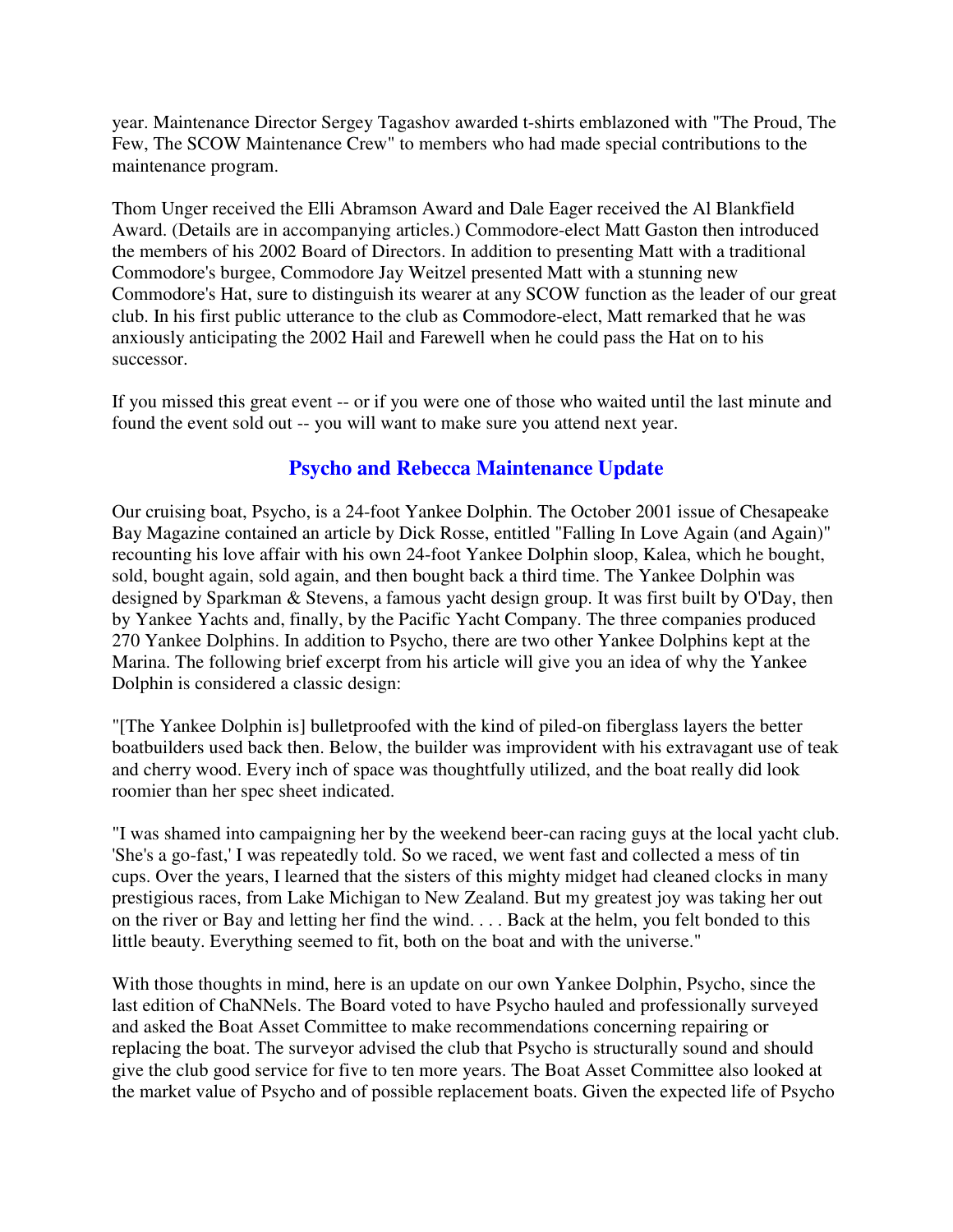and the cost of replacing the boat, the Board voted to adopt the Boat Asset Committee recommendation to spend up to \$4000 of Boat Asset Fund monies to repair and upgrade Psycho in several areas that will make her pleasant both to look at and to cruise on. These include: repairing the leaking toe rail, replacing the old non-standard winches, installing a one-burner stove and water tank, painting the deck, repairing various areas of the cabin trim, installing a vent fan, and installing a new four-stroke engine. Psycho received a new coat of bottom paint while she was out of the water and groups will be working on these other projects over the winter.

As described in November's ChaNNels, the club still intends to have Rebecca hauled and professionally surveyed this fall. If the survey concludes that the boat is structurally sound, the boat will be out of the water all winter for repair of blisters on her hull.

### **SCOW Says "Thanks!"**

SCOW says "Thanks!" to: everyone who worked to make the Hail and Farewell such a rousing success; Stuart Ullman for preparing the report of the Boat Asset Committee; Monica Maynard, Stuart Ullman and Barby Ullman for painting the bottom and the trim work on Psycho; and Susan Batchelder for volunteering to plan the Holiday Raft-Up.

#### **From the Skipper Coordinator Joan O'Kane**

Congratulations to Jane Farthing for being the newest Flying Scot skipper! Thanks again to all of the checkout skippers, new skippers, potential skippers, and everyone else who made this such a special year! I hope my successor finds being the skipper coordinator as rewarding as I did.

### **Bay Jon Allen**

The fowl-weather raftup in Leadenham was a great success with great weather. Three boats attended:

"Lady-in Red" with Allan Lewis as skipper. "Voyager" with Declan Conroy as skipper. "Helios" with Bob Beckman as skipper.

The return trip was marked by 18-20 knots of wind which made for a great sail home.

I would like to take the opportunity to thank all who have participated with their boats:

Jack Schwartz Bob Beckman Stu Robinson Jeff Teitel Pat Derry Jack & Nikki Goodman Len Zuza Don Deese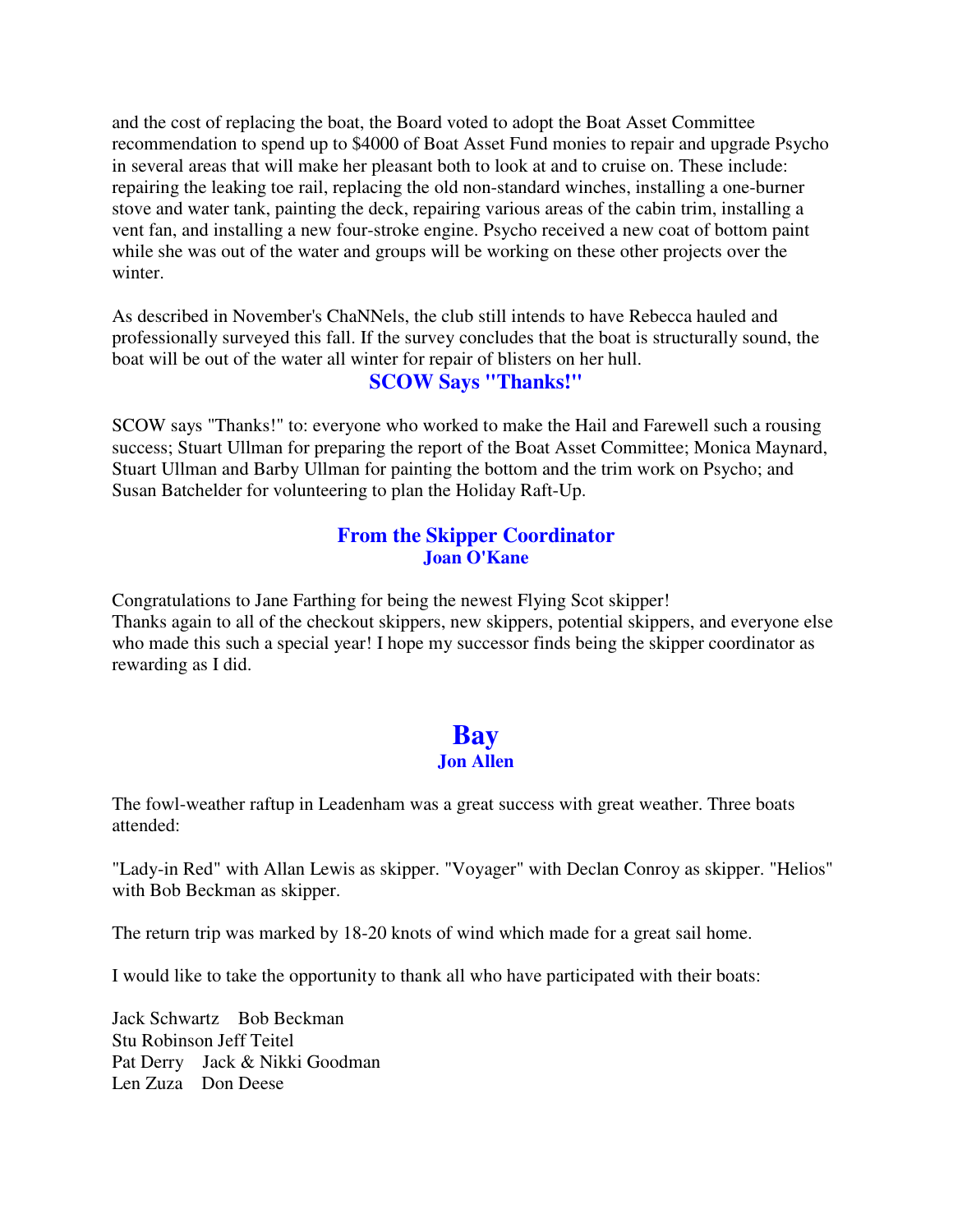#### Monica Maynard Allen Lewis Declan Conroy Bruce and BJ McMillan

#### **Racing News Bill Bernhards**

As racing and sailing in our area draws to a close I just wanted to thank the many skippers and crew who have made this past season so much fun. Special thanks go to all of the skippers who raced in the Tuesday night Scot races. Because of their efforts many SCOW members, old and new, got a chance to get out on the water and learn many new skills.

I also enjoyed the e-mails from SCOW members sent to me about their experiences. One new member wrote: "I have nothing but praise for the way the Scot races have been run. I think it's wonderful not to turn anyone away, even though having a crew of 5 on a Scot is clearly not what the boat really likes". I thought that this member summed up what SCOW is all about and that is people helping people becoming better sailors and friends and not turning anyone away.

Next season will bring many more opportunities for racing. SCOW will continue to encourage everyone to get out on the water and enjoy the club's resources. There isn't a better was to go sailing or racing for such an inexpensive price. I hope I see all of my old friends and make many more new ones next season.

# **Membership Meetings**

On the second Monday of each month (except December) at the American Legion Hall, 400 Cameron Street (around the corner from Gadsby's Tavern), Old Town Alexandria, Virginia. Socializing starts at 6:30 p.m. downstairs, and our meeting begins at 7:30 p.m. upstairs

#### **\*\*\*\*\***

#### **Submissions to Channels:**

Just type or paste your article into the body of an email message. **Don't send your articles as (or with) attachments.**

Put a **title** on the first line, **your name** only (not "by") on the second line, and launch right into the article. I know this is hard for you to resist doing, but-**IF you include words in all caps, multiple tabs, indents, attachments, or extraneous notes, your article will look kinda silly, or even totally unreadable.** We will format (but not remove formatting, see above) your article, adding emphasis, aligning tabs,

and doing all manner of things to present your article in it's assigned place.

Submit articles to **channels@scow.org**

within one week after the monthly meeting.

#### **\*\*\*\*\***

# **ChaNNels**

can also be read at: